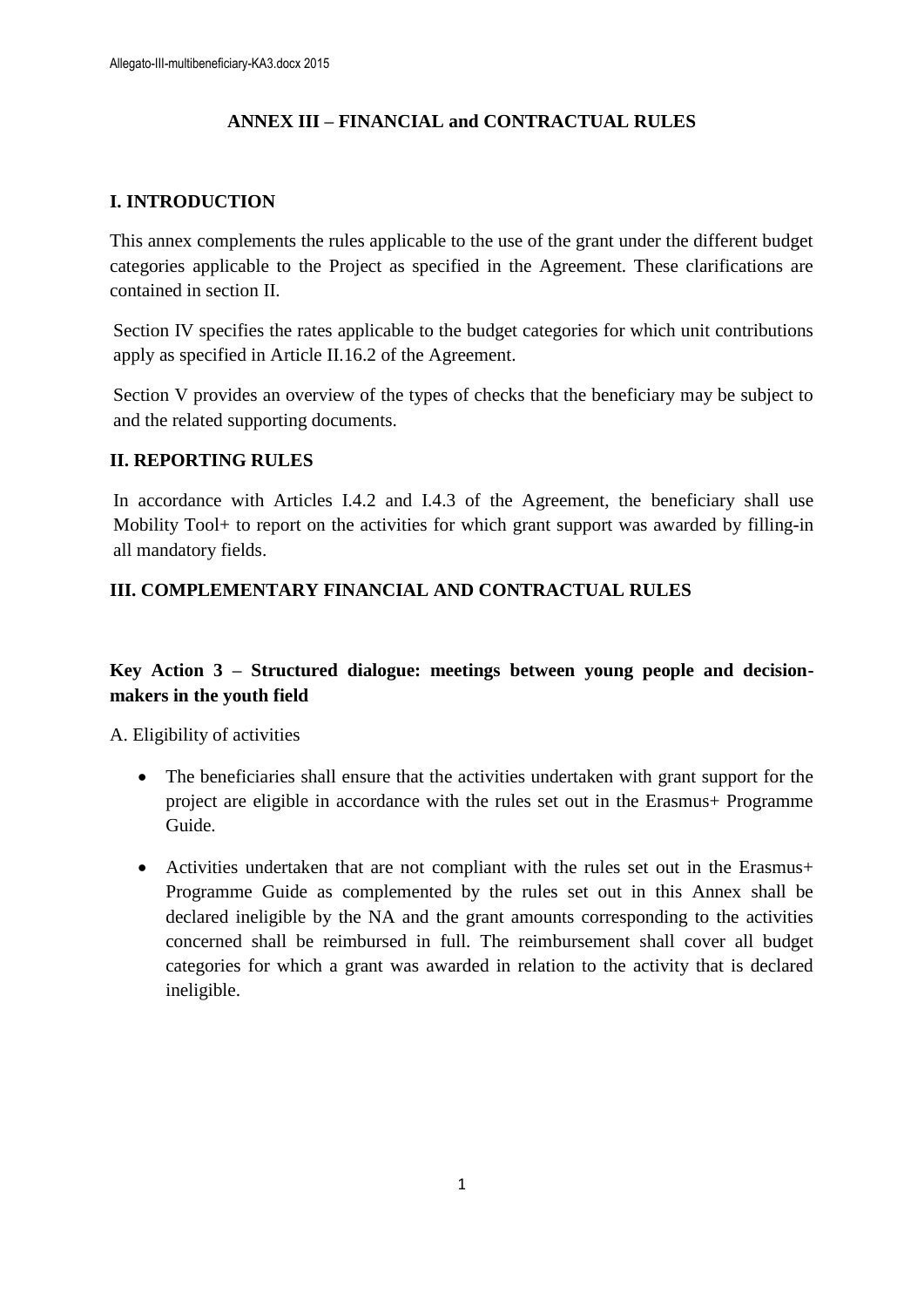#### B. Eligibility of expenses

- 1. Travel
- The coordinator shall report in Mobility Tool the place of departure and the place of arrival for each participant for which grant support for travel was awarded. In case no travel took place, the coordinator shall report that situation accordingly in Mobility Tool+ for the participant concerned.
- For the establishment of the distance band applicable, the coordinator shall use the online distance calculator available on the Commission's website at http://ec.europa.eu/programmes/erasmus-plus/tools/distance\_en.htm. Mobility Tool+ will calculate the grant amounts for travel based on the applicable unit contribution rates.
- By default, the place of origin is understood as the place of residence of the participant and the place of venue as the place where the organisation hosting the meeting (that is the "receiving organisation") is located. If a different place of origin or venue is reported, the coordinator shall provide the reason for this difference in Mobility Tool+.
- 2. Organisational support
- The coordinator shall report in Mobility Tool the start and end dates of the meeting for each participant. If necessary due to the time needed for travelling, the beneficiary may add one day for travel before the first day of the meeting and one day for travel following the last day of the meeting; these extra days for travel will be considered for the calculation of the organisational support.
- Mobility Tool+ will calculate the grant amounts for organisational support based on the applicable unit contribution rates.
- 3. Special needs support
- The coordinator shall report in the Mobility Tool+ whether additional grant support for special needs support was used for any of the participants with special needs.
- In such case, the coordinator shall report in Mobility Tool+ the type of expenses as well as the real amount of costs incurred.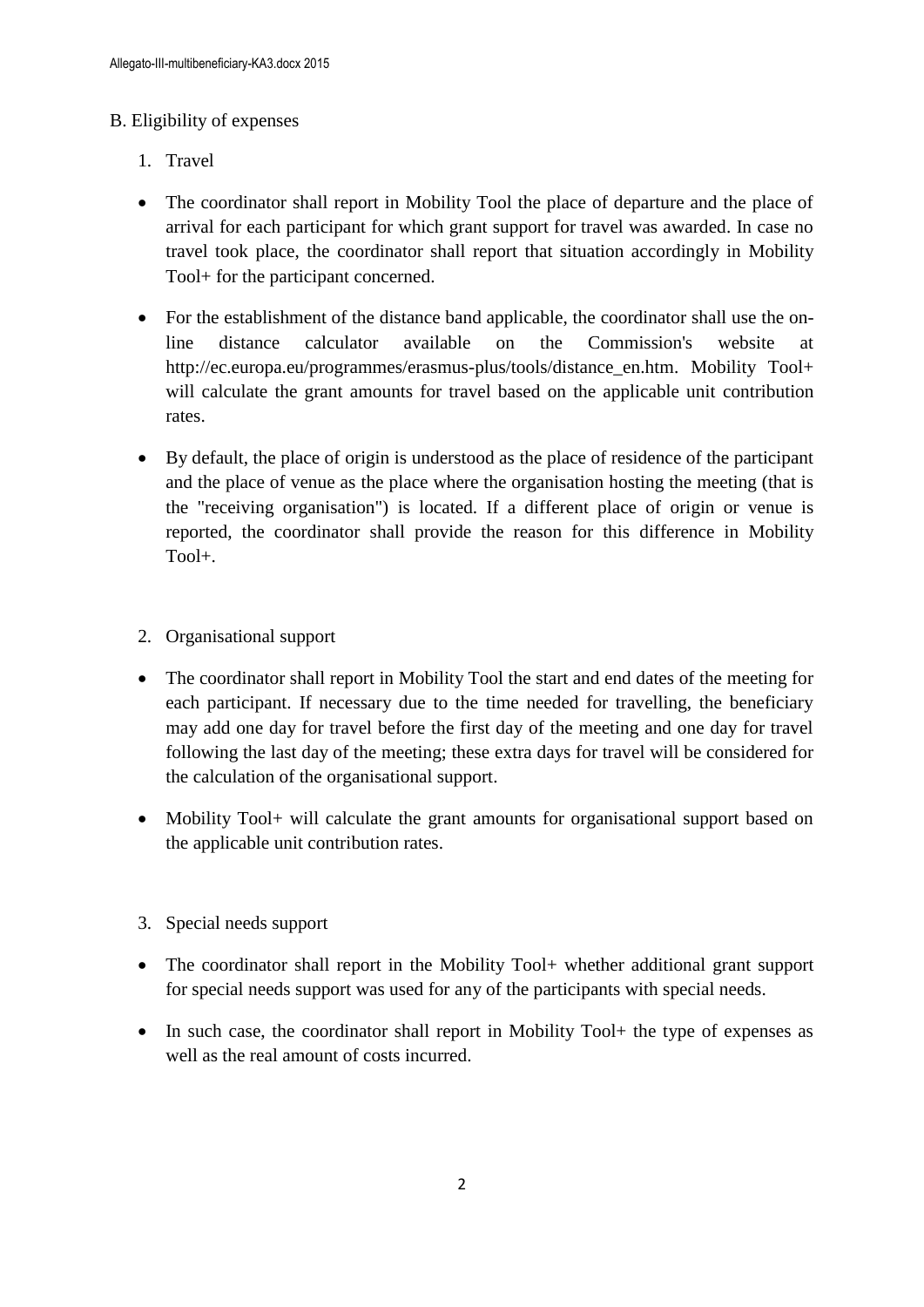- 4. Exceptional costs
- Exceptional costs can cover only the costs stipulated in Article II.16.4 of the Agreement.
- The coordinator shall report in the Mobility Tool+ the type of expenses and real costs incurred for exceptional costs.
- For exceptional costs, the coordinator is required to provide all supporting documents at final report stage.

#### B. Grant reduction for poor, partial or late implementation

- Poor, partial or late implementation of the Project may be established by the NA on the basis of the final report submitted by the coordinator.
- The NA may consider also information received from any other relevant source, proving that the Project is not implemented in accordance with the contractual provisions. Other sources of information may include monitoring visits, desk checks or on the spot checks undertaken by the NA.
- The final report will be assessed on the basis of quality criteria and scored on a total of maximum 100 points. If the final report scores below 50 points in total, the NA may reduce the final grant amount for organisational support on the basis of poor, partial or late implementation of the Project even if all activities reported were eligible and actually took place.
- The final report will be assessed, using a common set of quality criteria focusing on:
	- o The extent to which the Project was implemented in line with the approved grant application
	- o The quality of non-formal learning participative methods used and the involvement of young people during all the stages of the Project
	- o The impact on participants and participating organisations
	- o The quality of the practical arrangements, management and support modalities
	- o The quality and scope of the dissemination activities undertaken
- A grant reduction based on poor, partial or late implementation may be applied to the total final amount of eligible expenses for organisational support and may be of:
	- o 25% if the final report scores at least 40 points and below 50 points;
	- o 50% if the final report scores at least 25 points and below 40 points;
	- o 75% if the final report scores below 25 points.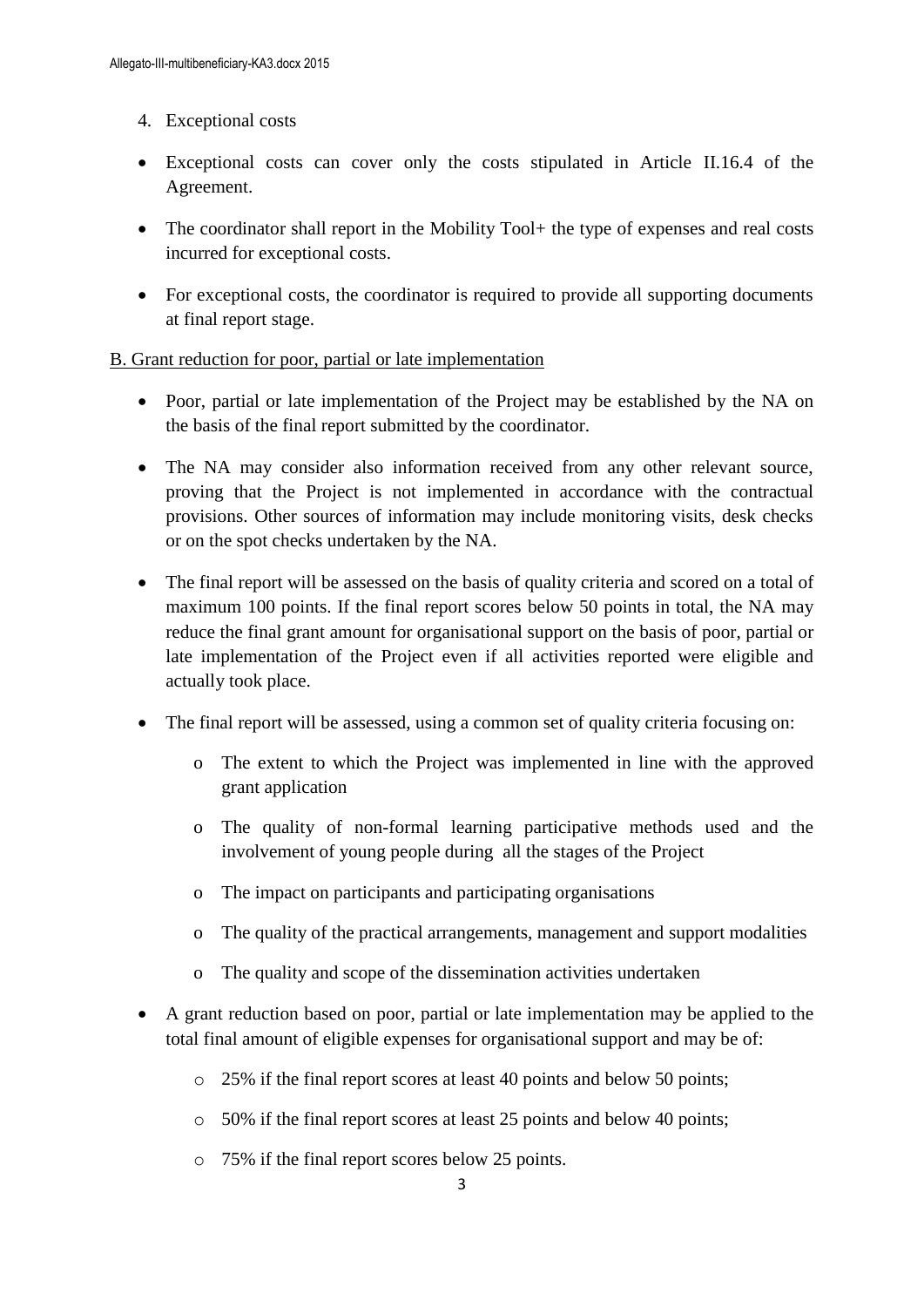# **IV. Rates applicable for unit contributions**

# **Key Action 3 – Structured dialogue in the youth field**

#### **1. Travel**

| For travel distances between 10 and 99KM:  |
|--------------------------------------------|
| 20 EUR per participant                     |
| For travel distances between 100 and 499   |
| KM:                                        |
| 80 EUR per participant                     |
| For travel distances between 500 and 1999  |
| KM:                                        |
| 170 EUR per participant                    |
| For travel distances between 2000 and 2999 |
| KM:                                        |
| 270 EUR per participant                    |
| For travel distances between 3000 and 3999 |
| KM:                                        |
| 400 EUR per participant                    |
| For travel distances between 4000 and 7999 |
| KM:                                        |
| 620 EUR per participant                    |
| For travel distances of 8000 KM or more:   |
| 830 EUR per participant                    |

Nota bene: the travel distance represents a single way distance from the place of origin to the venue, whereas the amount covers the contribution to the return travel to and from the venue.

# **2. Organisational support**

| <b>Receiving country</b> | <b>Amount in EUR</b><br>per day per<br>participant |
|--------------------------|----------------------------------------------------|
| <b>Belgium</b>           | 37                                                 |
| <b>Bulgaria</b>          | 32                                                 |
| <b>Czech Republic</b>    | 32                                                 |
| <b>Denmark</b>           | 40                                                 |
| <b>Germany</b>           | 33                                                 |
| <b>Estonia</b>           | 33                                                 |
| <b>Ireland</b>           | 39                                                 |
| Greece                   | 38                                                 |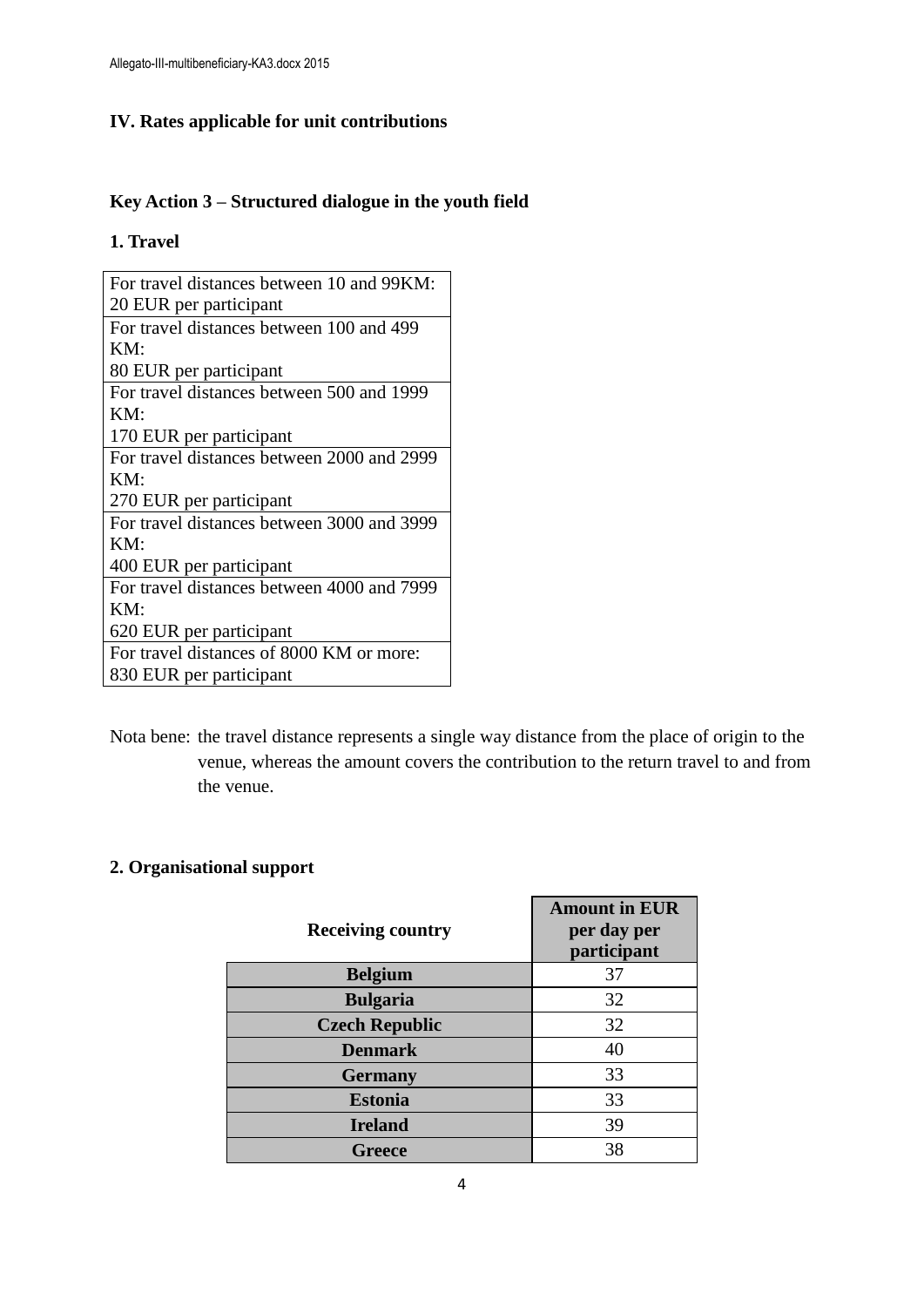| <b>Receiving country</b>                        | <b>Amount in EUR</b><br>per day per<br>participant |
|-------------------------------------------------|----------------------------------------------------|
| <b>Spain</b>                                    | 34                                                 |
| <b>France</b>                                   | 37                                                 |
| Croatia                                         | 35                                                 |
| <b>Italy</b>                                    | 39                                                 |
| <b>Cyprus</b>                                   | 32                                                 |
| Latvia                                          | 34                                                 |
| Lithuania                                       | 34                                                 |
| Luxembourg                                      | 36                                                 |
| <b>Hungary</b>                                  | 33                                                 |
| <b>Malta</b>                                    | 37                                                 |
| <b>Netherlands</b>                              | 39                                                 |
| <b>Austria</b>                                  | 39                                                 |
| <b>Poland</b>                                   | 34                                                 |
| <b>Portugal</b>                                 | 37                                                 |
| Romania                                         | 32                                                 |
| <b>Slovenia</b>                                 | 34                                                 |
| <b>Slovakia</b>                                 | 35                                                 |
| <b>Finland</b>                                  | 39                                                 |
| <b>Sweden</b>                                   | 39                                                 |
| <b>United Kingdom</b>                           | 40                                                 |
| former Yugoslav Republic of<br><b>Macedonia</b> | 28                                                 |
| <b>Iceland</b>                                  | 39                                                 |
| Liechtenstein                                   | 39                                                 |
| <b>Norway</b>                                   | 40                                                 |
| <b>Turkey</b>                                   | 32                                                 |
| <b>Partner Country neighbouring the</b><br>EU   | 29                                                 |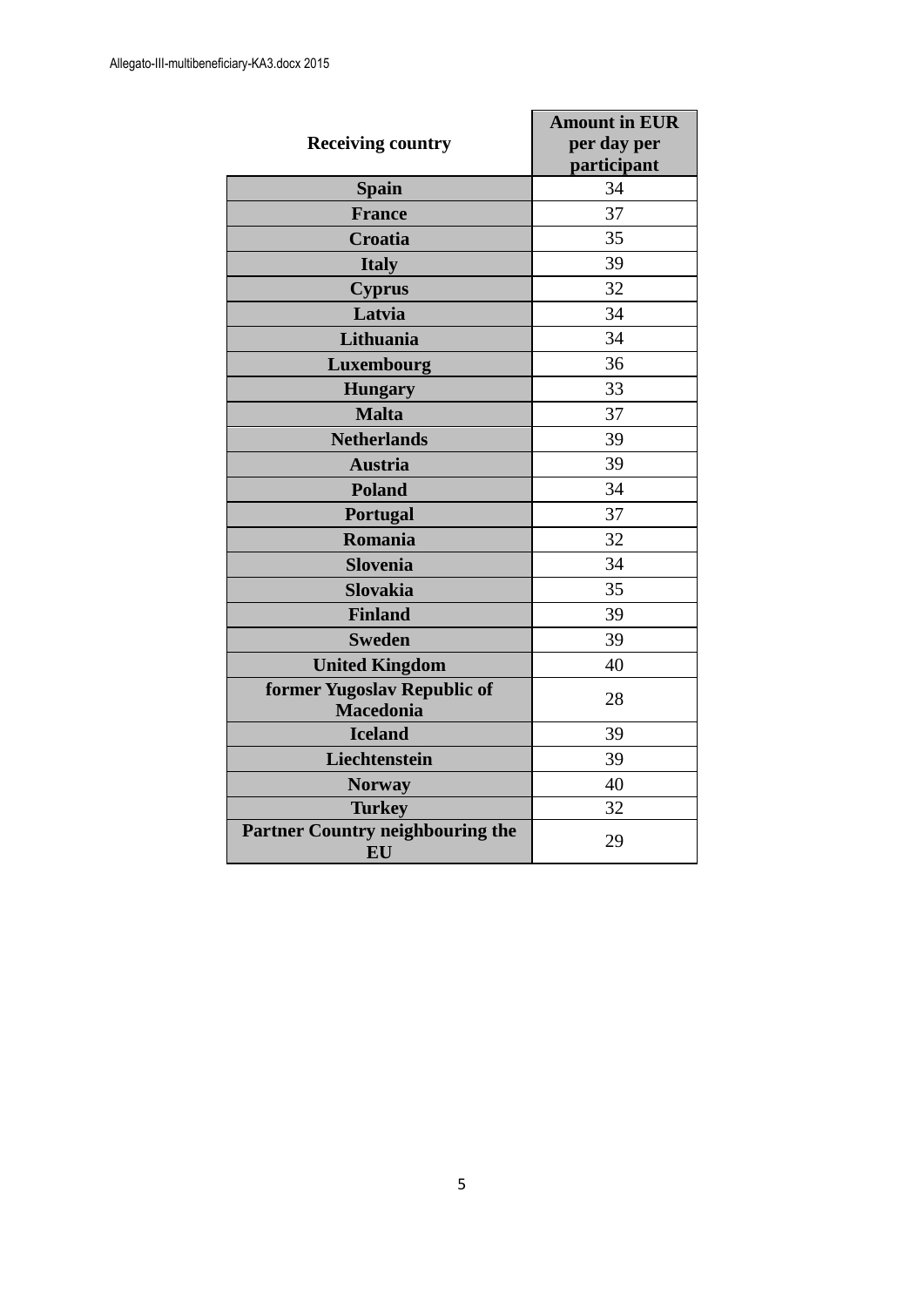#### **V. Provision of supporting documents**

In accordance with Article II.20, the beneficiaries may be subject to checks and audits in relation to the Agreement. Checks and audits aim at verifying whether the beneficiaries managed the grant in respect of the rules set out in the Agreement, in order to establish the final grant amount to which the beneficiaries are entitled. To that effect, the beneficiaries may be subject to the following types of checks:

- Final report check: NA check at final report stage undertaken at the NA premises in order to establish the final grant amount to which the beneficiaries are entitled. This type of check will be undertaken in all cases;
- Desk check: in-depth check of supporting documents at the NA premises, usually at or after final report stage, if the Agreement is included in the NA sample for desk checks required by the European Commission or if the NA included the Agreement for a targeted desk check based on its risk assessment;
- On the spot check: check at the premises of the beneficiaries or at any other relevant premise for the execution of the Project. The beneficiaries may be subject to an on the spot check if the Agreement is included in the NA sample for on the spot checks required by the European Commission or if the NA included the Agreement for a targeted on the spot check based on its risk assessment. There are three types of possible on the spot checks:
	- o On the spot check during action: check undertaken during the implementation of the Project
	- o On the spot check after action: check undertaken after the end of the Project and usually after the final report check;

The table below specifies the subject of the NA verification for each budget category under the different types of checks. The beneficiaries shall note that the NA may request for any type of check also supporting documents or evidence that are typically specified for another type of check in the table below.

In view of checks, the coordinator shall supply supporting documents in original, including for supporting documents from the other beneficiaries. In so far as any of the beneficiaries is legally not authorised to send original documents for final report or desk checks, the beneficiary concerned may send a copy thereof instead. The NA shall return original supporting documents to the coordinator upon its analysis thereof.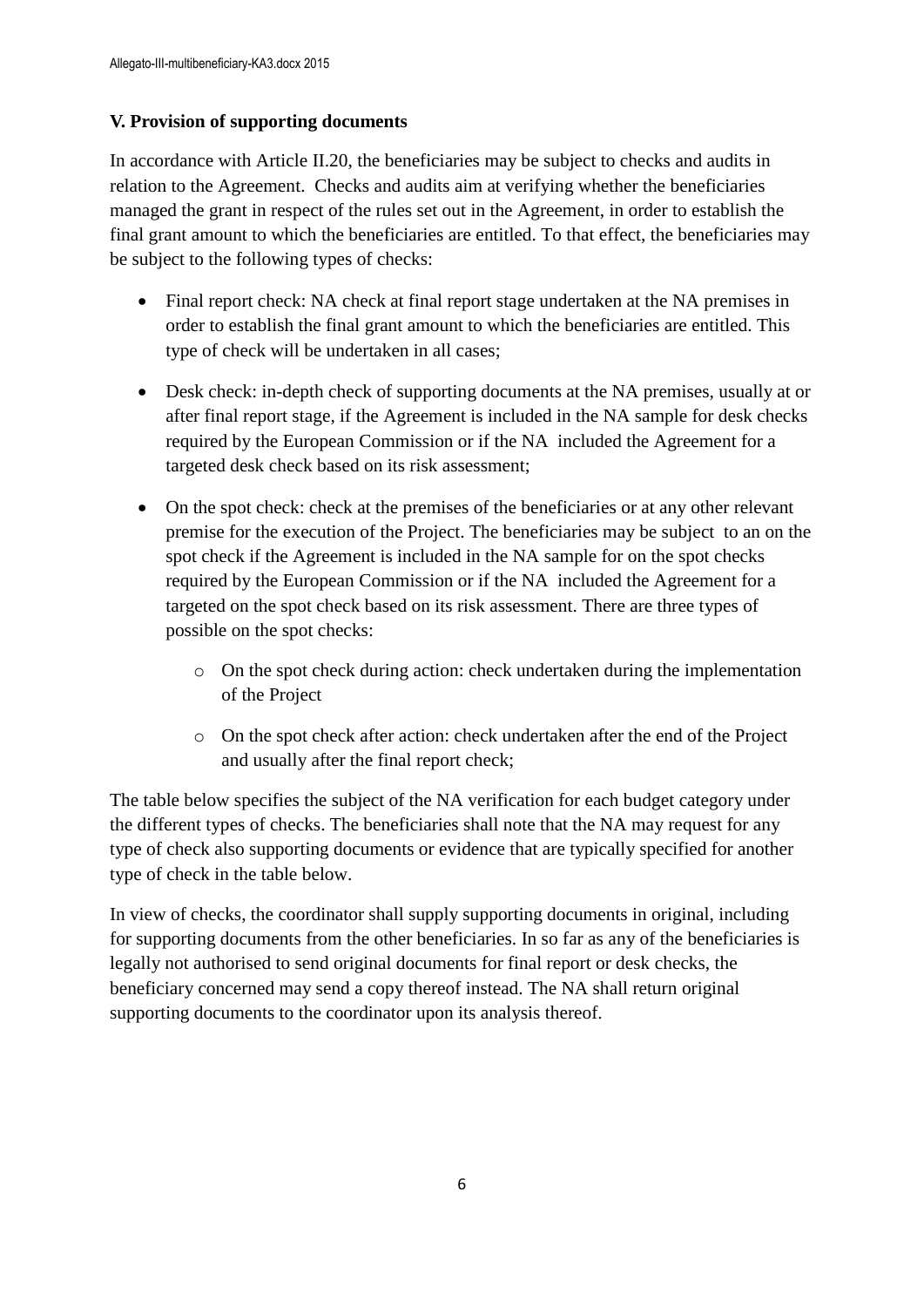# **[Key Action 3 – youth]**

| <b>Budget</b>                   | <b>Final report</b> | <b>Desk check</b>                                                             | On-the-spot                                                              | <b>System check</b>                                                      | On-the spot                                                                                                                                       |
|---------------------------------|---------------------|-------------------------------------------------------------------------------|--------------------------------------------------------------------------|--------------------------------------------------------------------------|---------------------------------------------------------------------------------------------------------------------------------------------------|
| category                        | check               |                                                                               | check during                                                             |                                                                          | check after                                                                                                                                       |
|                                 |                     |                                                                               | action                                                                   |                                                                          | action                                                                                                                                            |
| <b>Travel</b>                   | Final report        | Final report<br>Supporting<br>documents<br>specified in<br>Article<br>II.16.2 | Reality and<br>eligibility of<br>the activity<br>and the<br>participants | Reality and<br>eligibility of<br>the activity<br>and the<br>participants | Final report<br>Supporting<br>documents<br>specified in<br>Article<br>II.16.2<br>Recording of<br>Project<br>expense in<br>beneficiary<br>accounts |
| Organisational<br>support       | Final report        | Final report<br>Supporting<br>documents<br>specified in<br>Article<br>II.16.2 | Reality and<br>eligibility of<br>the activity<br>and the<br>participants | Reality and<br>eligibility of<br>the activity<br>and the<br>participants | Final report<br>Supporting<br>documents<br>specified in<br>Article<br>II.16.2<br>Recording of<br>Project<br>expense in<br>beneficiary<br>accounts |
| <b>Special needs</b><br>support | Final report        | Final report<br>Supporting<br>documents<br>specified in<br>Article<br>II.16.4 | Reality and<br>eligibility of<br>the activity<br>and the<br>participants | Reality and<br>eligibility of<br>the activity<br>and the<br>participants | Final report<br>Supporting<br>documents<br>specified in<br>Article<br>II.16.4<br>Recording of<br>Project<br>expense in                            |